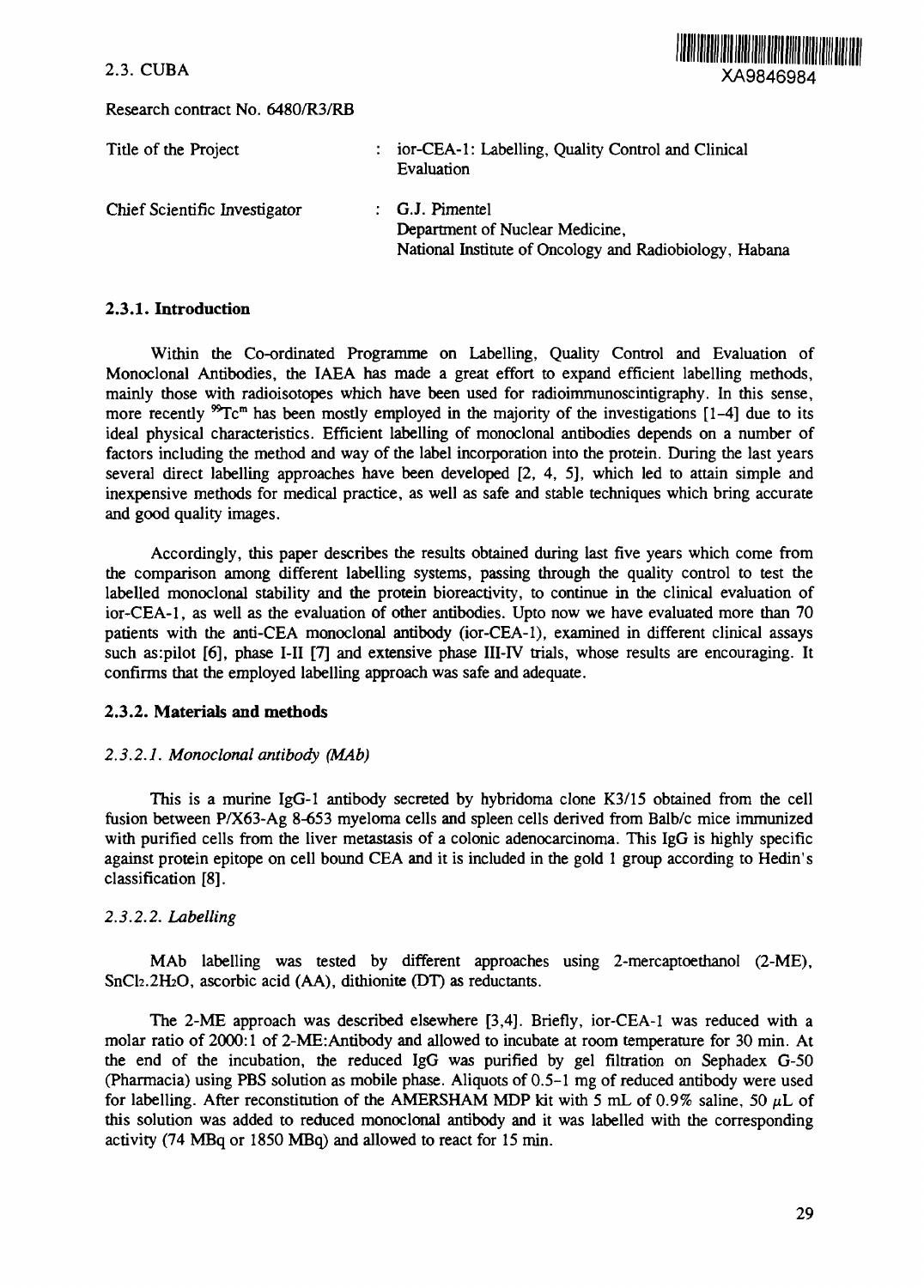For the evaluation of the other reducing agents two different systems were employed, on one hand Sn(II)/Ascorbate were used as reducing agents, while Ascorbate/DT were assessed on the other. For the analysis of these systems, two experimental designs were carried out (type 33 and 3 respectively).

In the first system the influence of  $Sn(II)$ , AA as well as the tartrate on labelling yield was studied. The Sn(II) ions amounts were varied ranging from 5 to 20  $\mu$ g of SnCl<sub>2</sub>.2H<sub>2</sub>O, according to the molar ratio in relation to MoAb of 3:1, 6:1 and 13:1. This interval was chosen since at lower stannous concentration  ${}^{99}Tc^mO_4$  was present in the reaction mixture, while at higher concentrations an appreciable amount of  ${}^{99}Te^{m}$ -colloid could be observed. The ascorbate varied ranging from 0 to 500  $\mu$ g for a molar ratio of 0-3500 in relation to MoAb and tartrate ranging from 50 to 200 ug. These three components were mixed according to corresponding amounts to conform a final volume of 70  $\mu$ L of reducing solution. This solution was added to 250  $\mu$ L of antibody solution. The mixture was incubated at room temperature for 30 min. and then the reduced antibody was immediately labelled with 74 MBq of  ${}^{99}Te^m$  and allowed to incubate for 15 min.

The third labelling approach is based on Thakur's method [5], where the ascorbate is added ranging in a molar ratio of 3500-35 000:1 in relation to antibody, and incubated for 1 h at room temperature. Then <sup>99</sup>Tc<sup>m</sup>-pertechnetate was reduced over 5 min with a freshly dithionite solution at pHll and added to the antibody solution previously treated with AA to conform a DT final concentration ranging from 0.4 to 4 mg/mL in a final volume of 182  $\mu$ L. The pH was varied ranging from 4.5 to 6.9 and the mixture was incubated for 45 min at room temperature.

#### *2.3.2.3. Quality control*

Quality control was measured by means of a combination of paper and instant thin layer chromatography (ITLC) as well as FPLC or HPLC. Whatman paper no. 1 (10 mm  $\times$  60 mm strips) was used for paper chromatography using methylethylketone as mobile phase. ITLC was carried out in 10 mm  $\times$  75 mm strips (German Inc., USA) in 0.9% saline as solvent (protein bound R $_f$  = 0.0, MDP and  ${}^{99}Tc{}^{m}O_4$  R<sub>f</sub> = 0.9 and 1.0 respectively). FPLC (Pharmacia system) was performed in a Superose 6 HR 10/30 column and 0.2 M phosphate buffer in 0.15 M NaCl, pH7.4 as eluent, a flow rate of 0.5 mL/ min in a Mono S HR 10/10 cation exchange column with a stepwise elution from 0.05 M acetate pH5.0 (solution A) to 0.5 M sodium  $+$  0.5 M Tris-hydrochloride pH8.0 (solution B). The salt concentration increase (solution B) was of 0.2 fold in every step and the flow rate was 180 mL/h. HPLC was carried out in a Beckman system using a Dupont GF-250 gel filtration column using 254 nm UV and radioactivity flow detectors and 0.1 M phosphate pH7.0 buffer as mobile phase.

#### *2.3.2.4. Transchelation challenge test*

The samples were submitted to two different challenge media, serum and cysteine solution, in order to test the "in vitro stability". **Serum**: 10  $\mu$ g of the labelled antibody is added to 1 mL of fresh human serum. After a mild shaking, the sample was analysed by paper and ITLC chromatography, as well as electrophoresis if considered necessary. **Cysteine:Two** cysteine solutions were added to a solution of the radiolabelled antibody, such that the final molar ratio were 0.5:1 and 500:1 in relation to MoAb. The protein concentration was 350  $\mu$ g/mL. After incubations at room temperature and 37°C for over 4 hrs the solutions were analysed by a paper chromatographic system [9], whose mobile phase was PBS, pH7.2.

## *2.3.2.5. Immunoreactivity studies*

#### *Micro ELJSA system*

The immunoreactivity of reduced and labelled ior-CEA-1 was determined in a competitive binding assay against the native antibody by a micro ELISA system, described previously [10]. Polystyrene plates (high binding, COSTAR), were coated with ior-CEA-1 diluted in coating buffer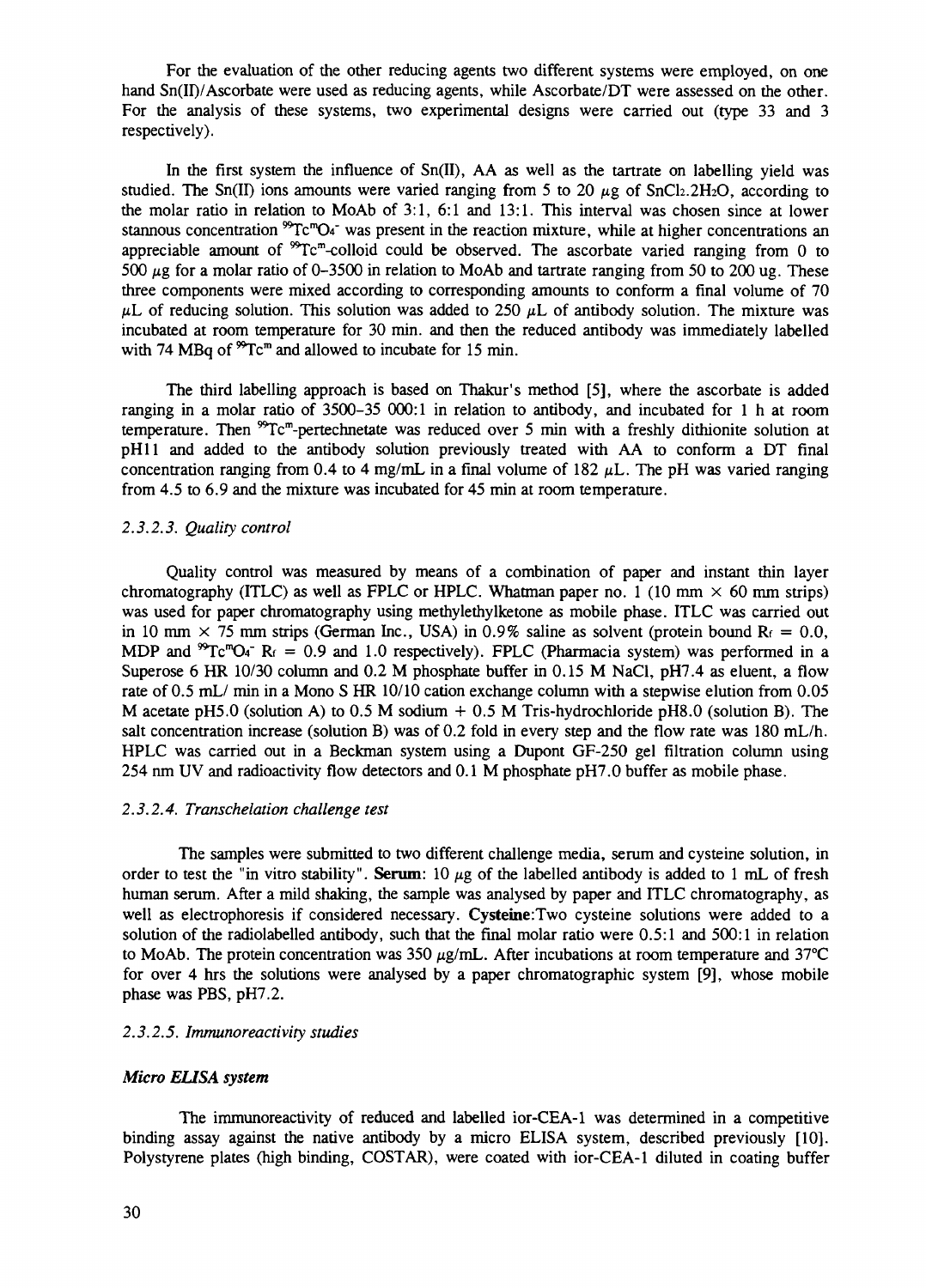(10  $\mu$ g/mL) with 50  $\mu$ L per well. The plate was incubated for 18 h at 37°C and then washed with washing buffer (phosphate buffer saline (PBS) with 0.05% of Tween 20) three times with 200  $\mu$ L of buffer per well. The modified MoAb (reduced and labelled) and control antibodies were serially diluted in dilution buffer (sheep serum at 5% washing buffer) to obtain concentrations ranging from 10-0.325  $\mu$ g/mL. Two hundred microliter of CEA (2  $\mu$ g/mL) and modified or control antibody were incubated in Eppendorf vials to a final volume at 200 *pL* and vortexed for 10 sec. Fifty microlitres were added to wells coated with ior-CEA-1 as described above. The plate was incubated at 37°C for 1 h and washed in the same way as before. A sheep conjugate polyclonal anti-CEA antibody was added to each well (50  $\mu$ L/well), according to the glutaraldehyde method [11]. After incubation at 37°C for 1 h the plate was washed and a solution of p-nitrophenyl phosphate in diethanolamine buffer 1 M pH9.8 (1 mg/mL) was added to each well (50  $\mu$ L/well). The color was developed in 30 min at room temperature and the reaction was stopped with NaOH 3 M (50  $\mu$ L/well). The absorbance values were measured in a ELISA plate reader (Organon, Teknica) at 405 nm.

#### *Immunohistochemistry*

A biotin-streptavidin peroxidase complex system (Amersham) was used for detection of the tissue bound ior-CEA-1. Briefly, deparaffined and rehydrated sections were treated with  $3\%$  H<sub>2</sub>O<sub>2</sub> (aqueous or methanol solution) for 30 min. to block endogenous peroxidase activity, rinsed in buffer (PBS), incubated with 0.02 mg/mL of ior-CEA-1 MAb, followed by biotin-conjugated sheep antimouse immunoglobulin (diluted 1:100) and finally with the biotin-streptavidin-peroxidase complex (diluted 1:500).

#### *2.3.2.6. Animal biodistribution study*

Balb/c female mice weighing 18-25 gm were used in the experiment. About 100  $\mu$ L of labelled MAb, corresponding to  $\sim$  3.7 MBq, were injected intraperitoneally. Four h later, the animals were sacrificed. Radioactivity in each organ was counted in a gamma counter and recorded as percentage of dose/g tissue.

#### *2.3.2.7. Clinical studies*

Up to now over 70 patients have been studied with an age range of 44-73 years. All patients had documented malignancies of prior resection of colorectal carcinoma and in whom there is a high clinical suspicion of recurrence. The patients signed informed consent and were studied with the approval of the National Co-ordination Centre of Clinical Trials.

Each patient received 1 mg of ior-CEA-1 labelled with 2.25 GBq of <sup>99</sup>Tc<sup>m</sup>. The preparation was intravenously administered over a period of 2-3 min. One pre-administration and several postadministration blood samples were obtained along with a complete urine collection throughout the period of study (24 h). Quantitation of radioactivity of liver, spleen and kidneys was determined through regions of interest at 10 min, 4 h and 24 h post-administration by imaging on a planer camera equipped with a medium energy collimator and the attenuation correction according to [12, 13].

#### **2.3.3. Results**

We have explored different alternative variants for the labelling of ior-CEA-1 in order to attain our own experience in the reducing mechanism and the role that each agent plays. The labelling efficiency by the 2-ME reduction approach was measured by a combination of different chromatographic methods, such as paper chromatography, ITLC and HPLC. Figure 1 shows the HPLC results, where yields over 98% were obtained.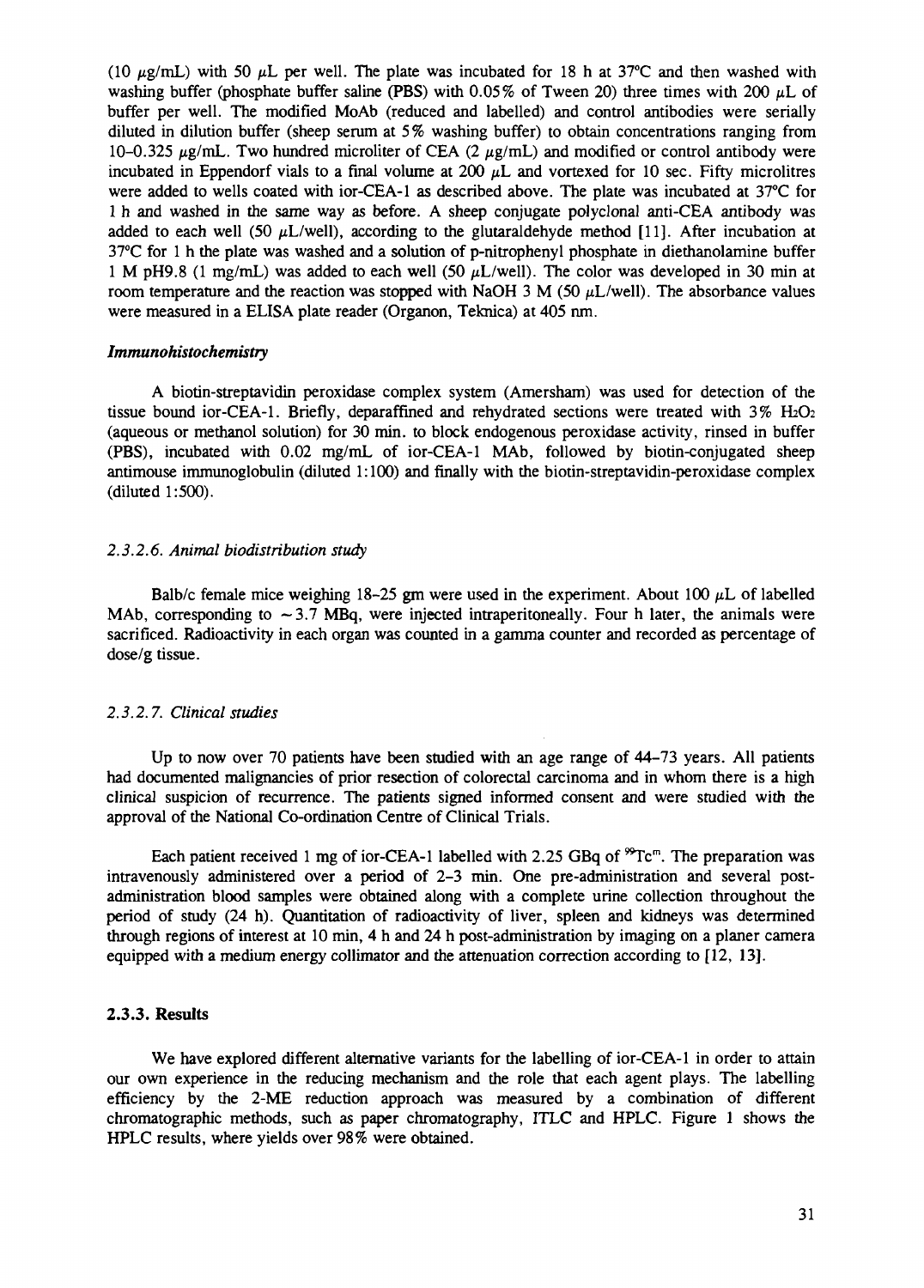

*FIG. 1. HPLC Analysis of<sup>99</sup>Tc<sup>m</sup> -ior-CEA-l antibody.*

Figure 2a shows the influence of stannous ions, AA and tartrate in the Sn(II)/Ascorbate system It can be observed that the effect of Sn(II) is not significant. However, as may be seen in Fig. 2a ascorbate influences positively upto a point, and is thereafter minimal. Tartrate was used in the system as an appropriate complexing agent for preserving  ${}^{99}Te^m$  in the required redox state [16]. Although the influence is almost minimal, we observed a certain negative trend in the labelling yield while increasing tartrate concentration. Quality control showed that free and colloidal technetium were at a relatively low level. Nevertheless, although part of the radioactivity was associated with the peaks of identical retention time and area of the protein, FPLC results (Fig. 2b) show a profile which do not correspond to that expected.

The experimental design for the AA/DT system demonstrated that ascorbate as well as pH played no significant role in antibody labelling. The results for the AA/DT system are given in Fig. 3a, where all labelling values for low concentrations of DT were under 25%. The HPLC elution profile shows results similar to those obtained by Sn(II)/AA reduction.

Labelling stability was tested in vitro in the presence and absence of serum, determining the percentage of radioactivity associated with the protein as a function of time. Table I shows the results of challenging with serum after labelling with the three different approaches. After incubating the samples in serum for 24 h at 37°C, they were analysed by electrophoresis suggesting that although the majority of the radioactivity was associated with the protein, certain label dissociation can be observed, presumably  $TcO_4^-$ , especially, in the  $Sn(II)/AA$  and  $AA/DT$  samples. The ior-CEA-1 labelled via 2-ME was submitted to cysteine challenge (Fig. 4). This labelling technique attained the best stability result in serum and its possible in vivo application.

The designed micro ELISA system allows the assessment of biological activity of modified monoclonal antibody against control. By means of an inverse competitive assay using a fixed amount of CEA (1  $\mu$ g/mL) and serial dilution curves of MAb, the antigen will react with the coated antibody, so the color is developed when the modified antibody is not able to bind with the CEA. Fig. 5 shows the binding curve trends of the native, reduced, labelled ior-CEA-1 and a non-specific MoAb. By means of a linear regression line, the slope of each one was determined, which by the ratio from control and modified antibody binding curves allows to determine the immunoreactivity index, defined as a ratio between the slopes from modified antibody and control binding curves. The results are shown in Table II.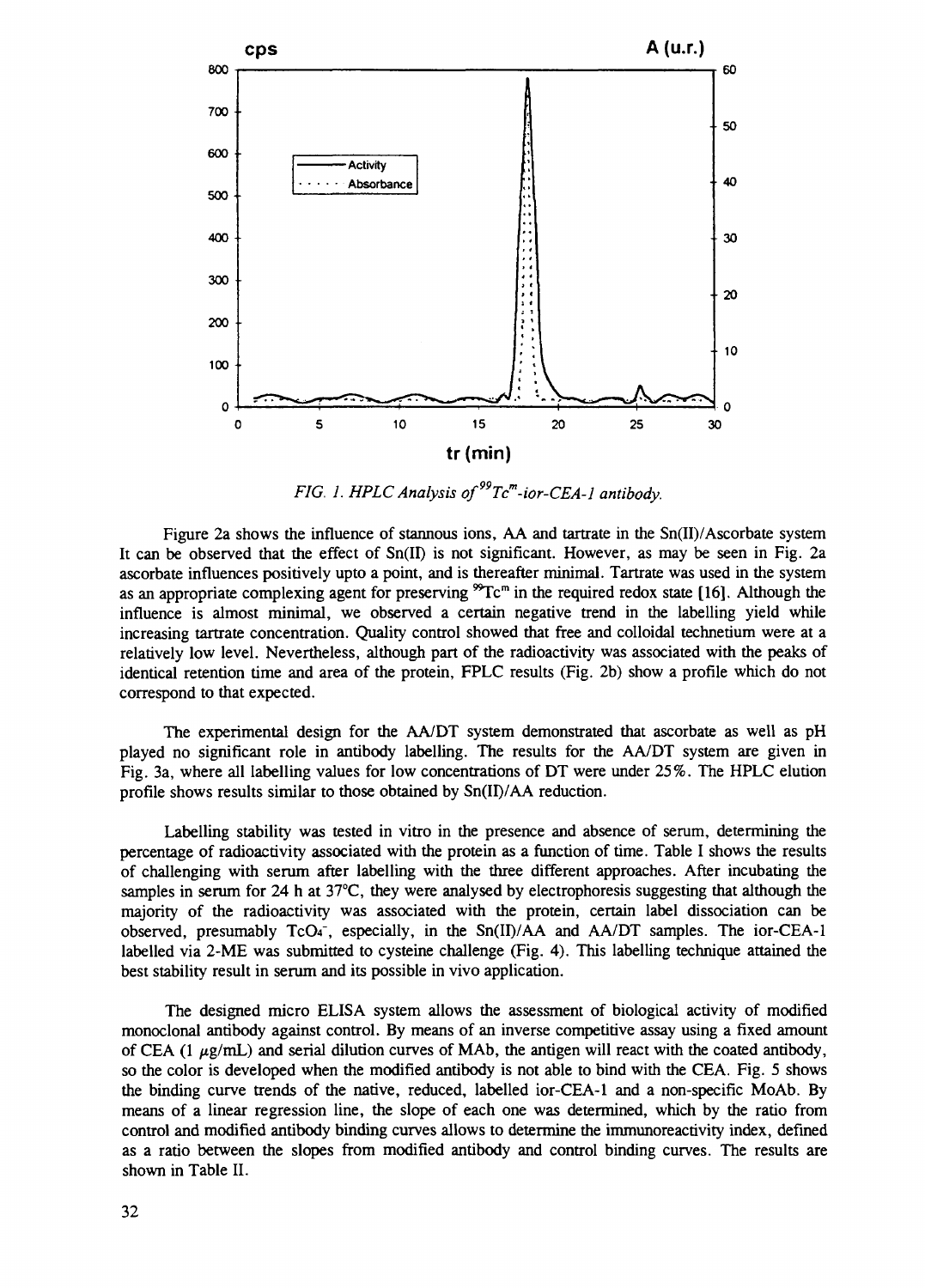

*FIG. 2a. Influence of amount of reagents on system. »Tc<sup>m</sup> labelling of antibody in Sn(II)/Ascorbate*



*FIG. 2b. HPLC Analysis of<sup>99</sup>Tc<sup>m</sup> labelled antibody.*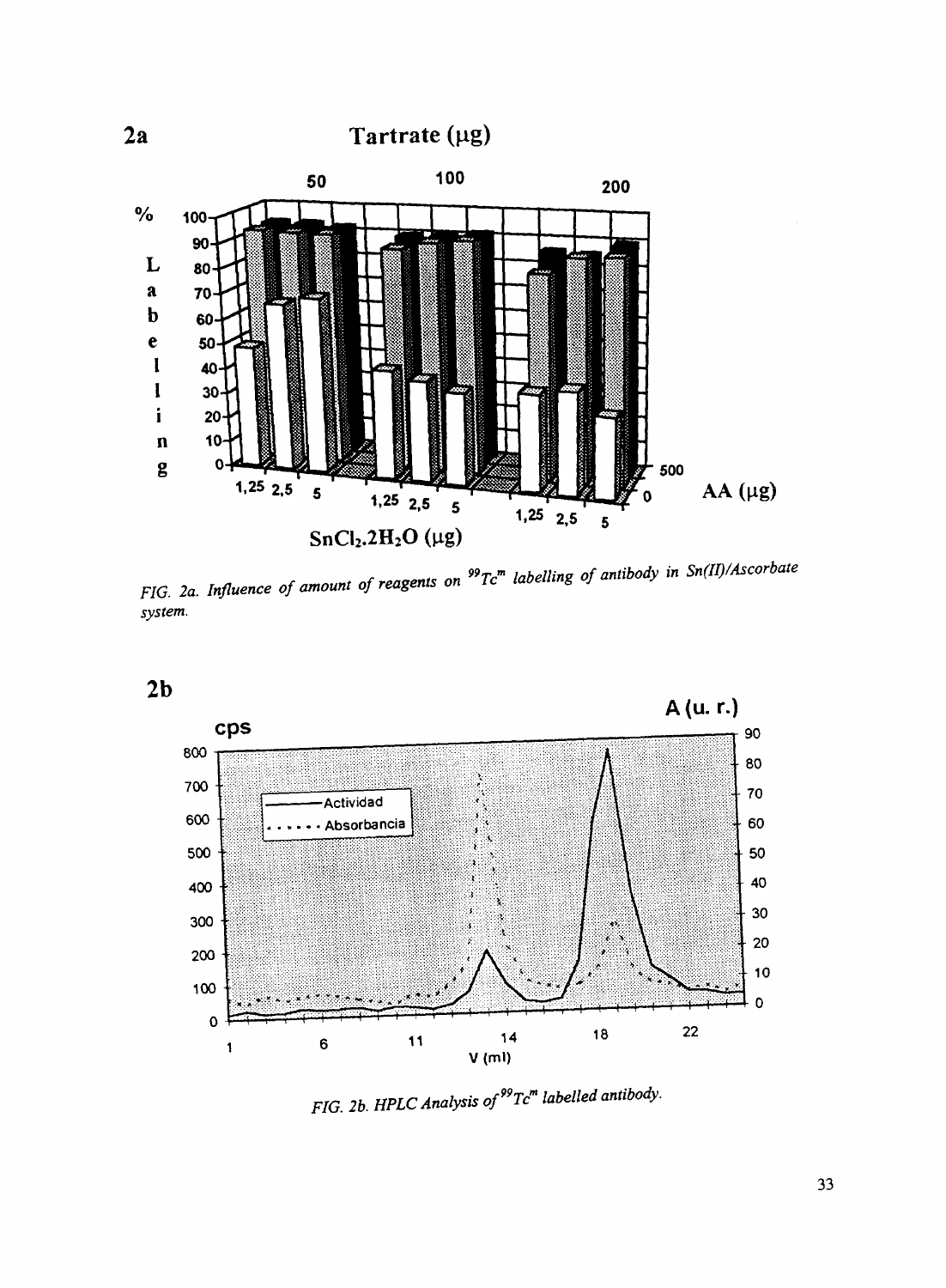

*FIG. 3. Effect of amount of reagents on Tc<sup>m</sup> labelling of antibody in AA/DT system.*



**Stability in cysteine challenge of Ior-CEA1**

*FIG. 4. Cysteine challenge test of" Tc<sup>m</sup> -ior-CEA-l labelled using 2-ME method.*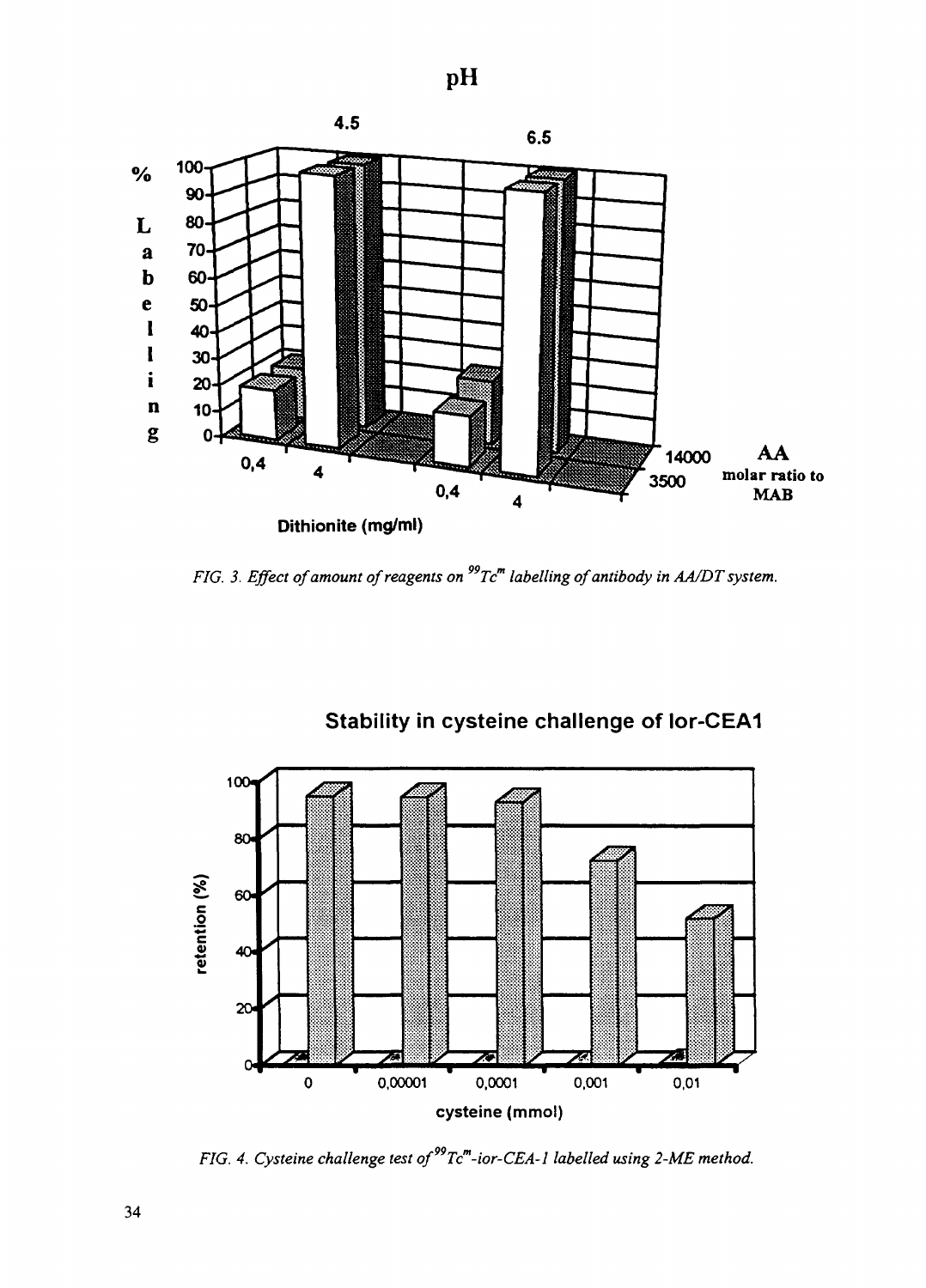## Competitive binding assay of ior-CEA-1



FIG. 5. Assessment of immunoreactivity of native and modified ior-CEA-1.



**organs**

*FIG. 6. Biodistribution of" Tc<sup>m</sup> -ior-CEA-1 prepared by different methods.*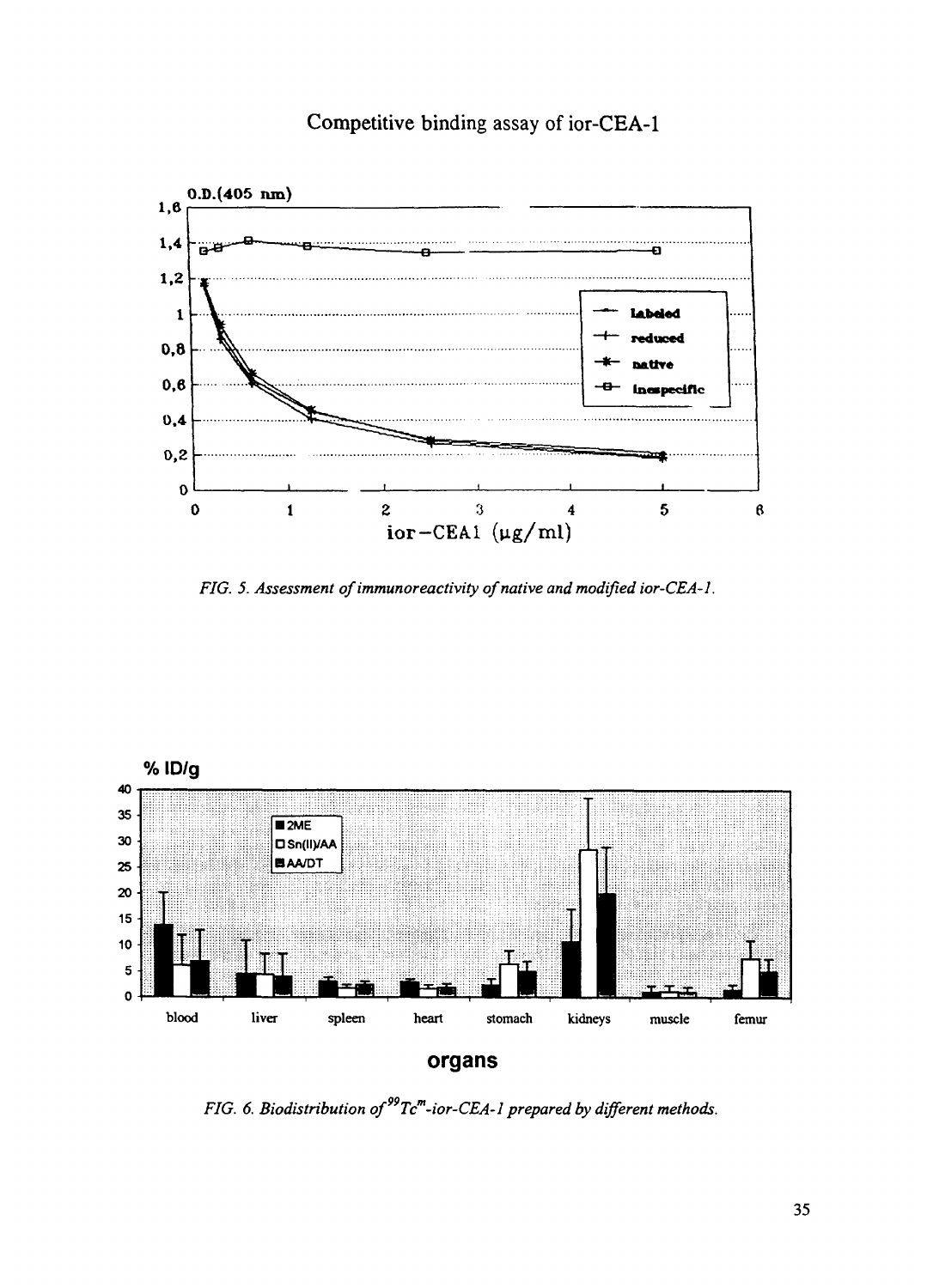TABLE I. STABILITY IN SERUM OF ior-CEA-1 LABELLED BY DIFFERENT METHODS, EXPRESSED IN LABELLING PERCENTAGE

| Method    | $15 \text{ min}$ | 1 h  | 2 <sub>h</sub> | 4 h  | 11 <sub>h</sub> | 24h  |
|-----------|------------------|------|----------------|------|-----------------|------|
| $2-ME$    | 98.1             | 96.3 | 97.1           | 95.7 | 93.7            | 92.8 |
| Sn(II)/AA | 94.0             | 95.0 | 93.2           | 4.7  | 91.6            | 84.0 |
| AA/DT     | 96.2             | 95.0 | 93.0           | 94.2 | 91.2            | 82.7 |

TABLE II. IMMUNOREACTIVITY INDEX OBTAINED FROM BINDING CURVES BY COMPETITIVE ASSAY

| MAb          | Intercept | Slope    | R        | Immunoreactivity<br>Index |
|--------------|-----------|----------|----------|---------------------------|
| non-specific | 0.32      | 0.004    | $-0.449$ | 0.012                     |
| labelled     | $-0.015$  | $-0.354$ | $-0.924$ | 0.985                     |
| reduced      | $-0.12$   | $-0.239$ | $-0.919$ | 0.914                     |
| native       | $-0.08$   | $-0.359$ | $-0.936$ | 1.00                      |

As CEA antigen was not available in sufficient amounts, immunohistochemical studies were carried out in order to compare the immunoreactivity affectation by the labelling process. In case of Schwarz's method it can be observed that all conjunctive tissue is clear and only the tumour areas remained hot, so labelled ior-CEA-1 retained the same recognition capacity as that of native MoAb. This suggested that the immunoreactivity of the MoAb was preserved during the labelling procedure. However, although immunohistochemical studies indicated that <sup>99</sup>Tc<sup>m</sup>-ior-CEA-1 labelled by means of the Sn(II)/AA method maintains the same recognition pattern as the native MAb, a relatively high background was observed. This indicates an increase of non-specific binding sites.

The results obtained in the animal biodistribution by the Schwarz labelling approach, suggested that there is no significant accumulation in non-critical organs, the excreting organs behaved as normal (Fig. 6). However, since in vitro studies by Sn(II)/AA and AA/DT labelling suggested some structural changes in the protein, the biodistribution study could play a role in evaluating the catabolism at the sites of antibody localization [17] or an in vivo instability. The results reflect a relatively high accumulation in stomach, femur and kidneys (Fig. 6). The high activity in kidneys suggests some lower molecular structure.

The immunogammagraphic results were correlated with those of CAT, US, cytology, endoscopy, surgery and clinic, in order to obtain the sensitivity and specificity of the method, which are 86.2% and 69% respectively. Each injection was tolerated without any secondary effect. No acute toxicity was observed, whereby the preparation was assimilated without significant change. Figures 7 and 8 show some picture of patients with recurrence and metastasis of the colorectal lesion. Radioactivity levels in liver, kidneys and spleen for  ${}^{99}Tc$ <sup>m</sup> at 24 h post administration are shown in Fig. 9 for some representative patients, which were corrected for radioactivity decay values for spleen and kidneys showed no significant differences in all patients, though were lower than those of liver (Fig. 9). Cumulative urinary excretion of radioactivity was  $10+3\%$  ID (n = 7) at 24 h (Fig. 10), while the activity level in both kidneys was  $3.5 \pm 0.8\%$  ID (n = 8).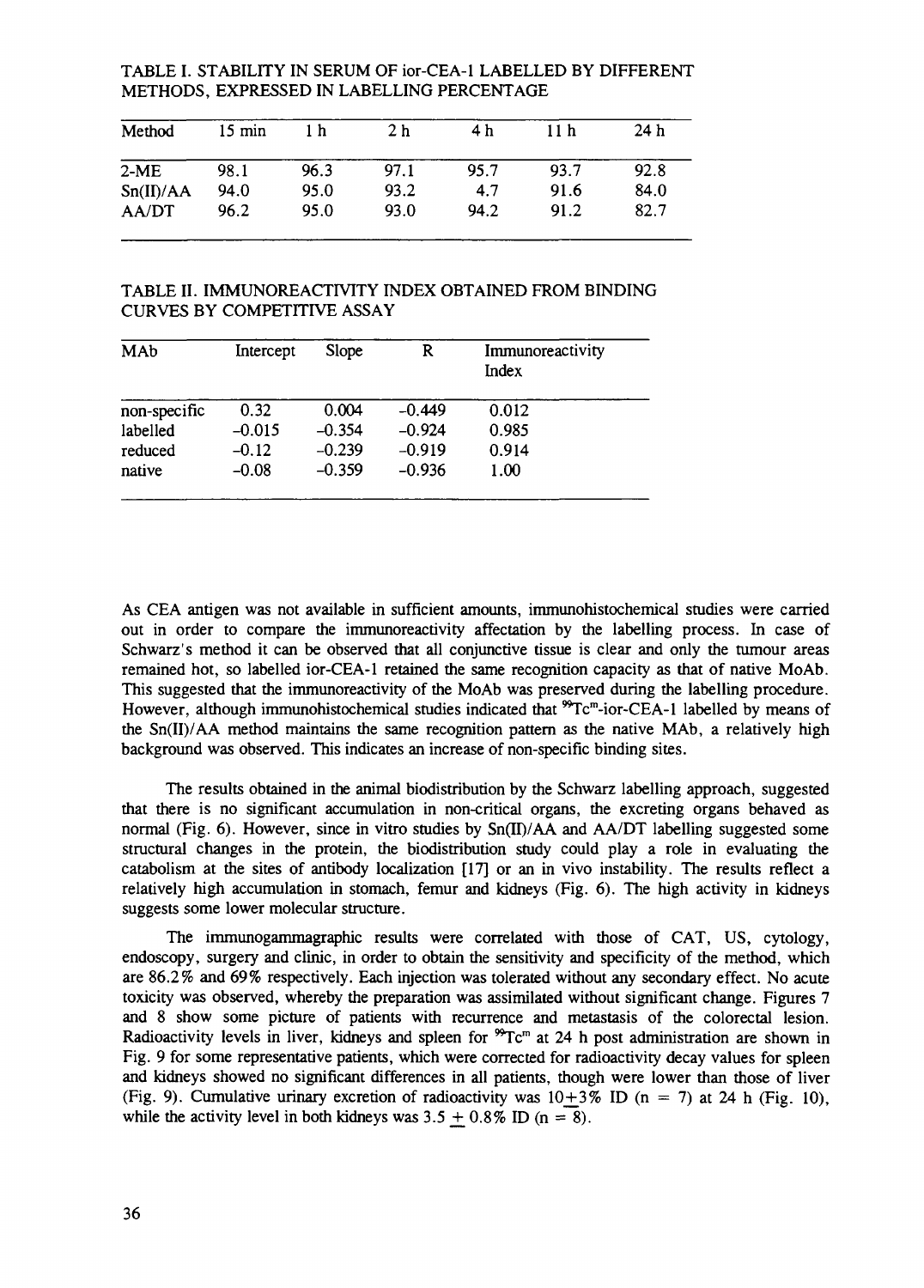

*FIG. 7. Spot anterior image of lower abdomen obtained at 24 h postadministration of ior-CEA-1 labelled by 2-ME approach.*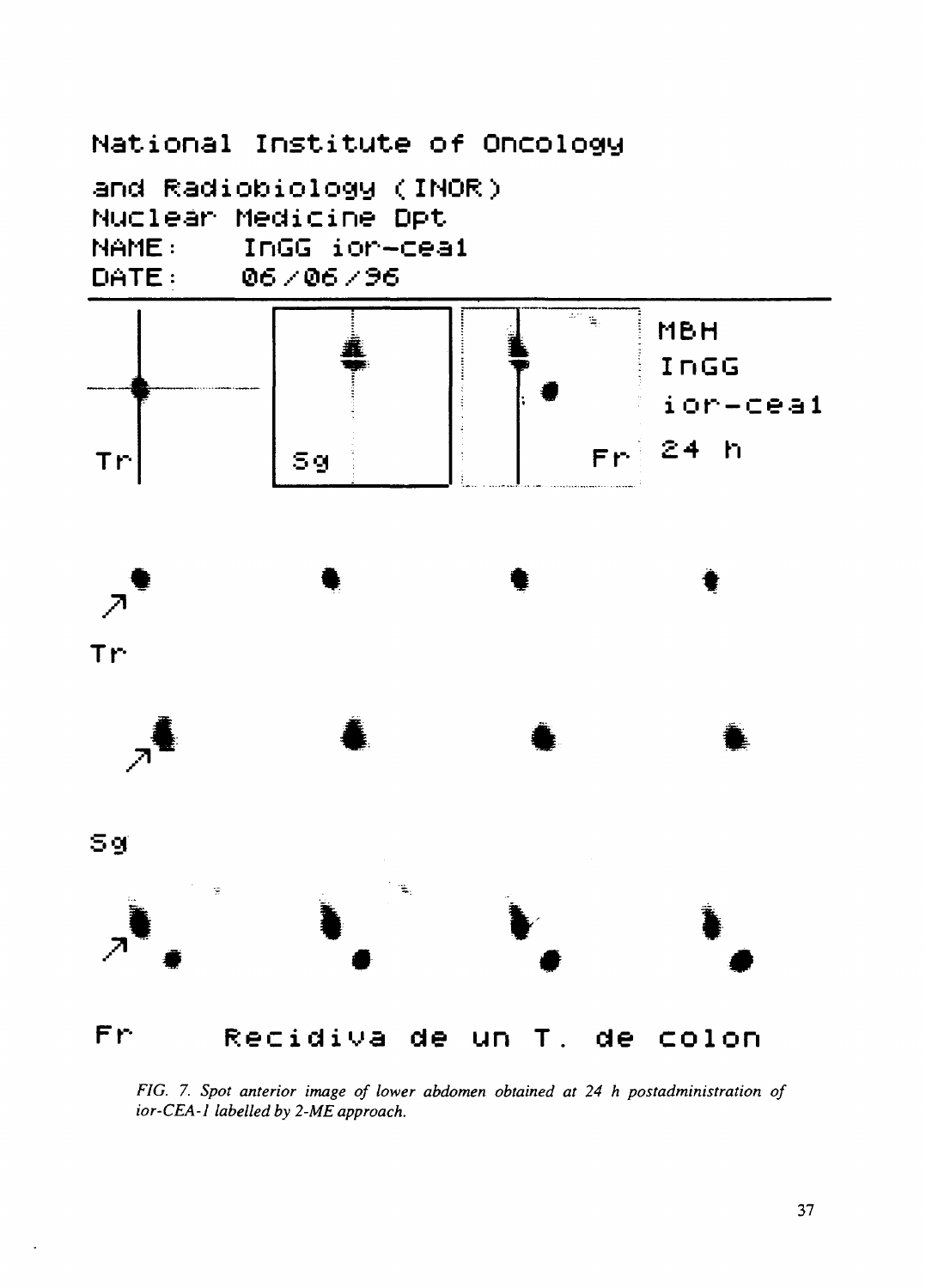**National Institut e of Oncology**

**and Radiobiology <INOR> Nuclear Medicine Dpt NAME: Colombo DATE: 06,- \$6,-36**

**ECM abd ant 2£H**

# 170ec.93

**ior-ceal**



# **Liuer metastases <"ring-type " >**

*FIG. 8. Liver metastasis image (ring-type) obtained 22 h postadministration of ior-CEA-1 labelled by 2-ME approach.*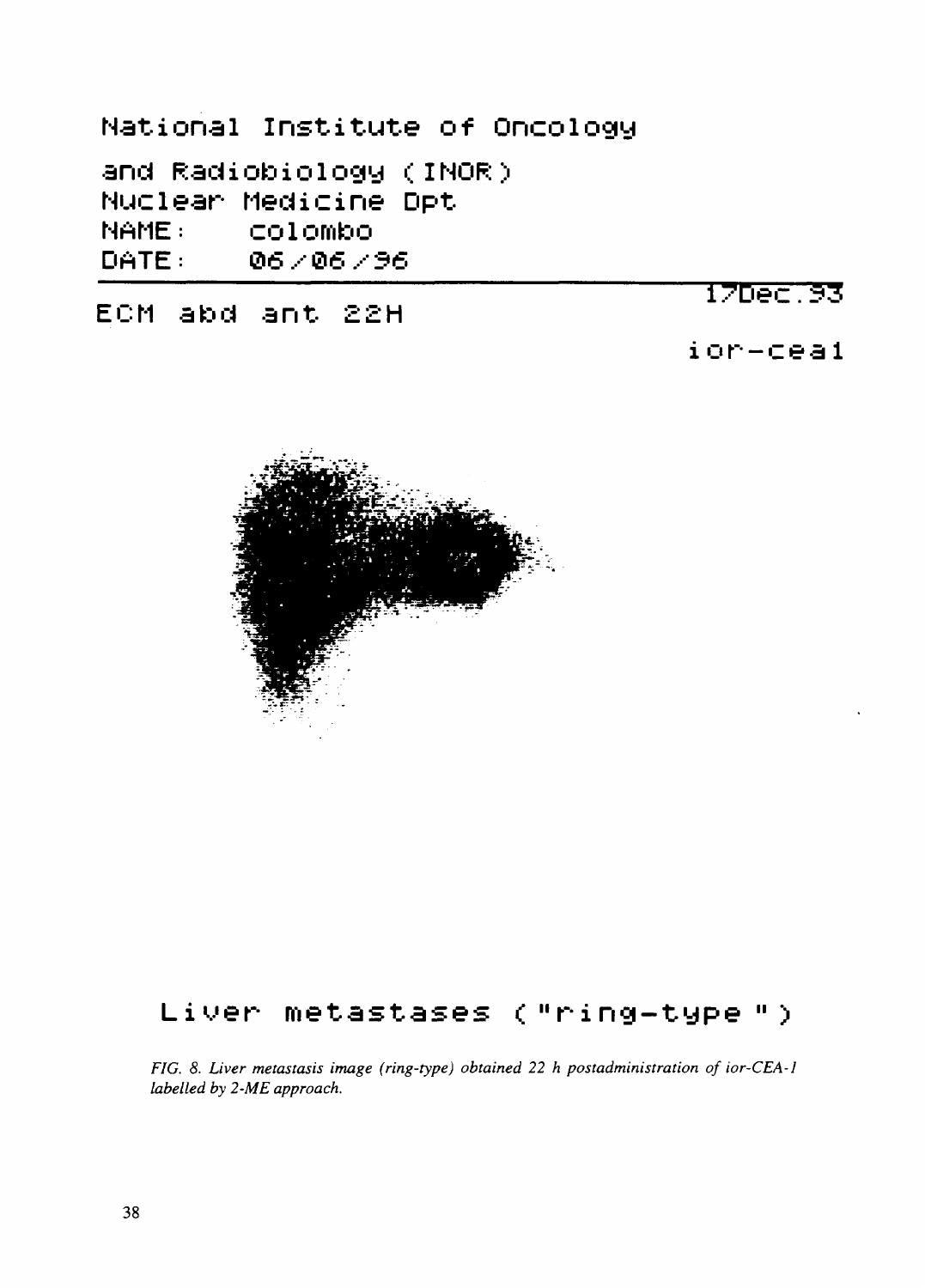

*FIG. 9. Radioactivity levels in patents 24 h after administrations of Tc<sup>m</sup> -ior-CEA-l*



*FIG. 10. Cumulative urinary excretion of radioactivity 24 h after administration of*  ${}^{99}Te^{m}$ *. ior-CEA-1.*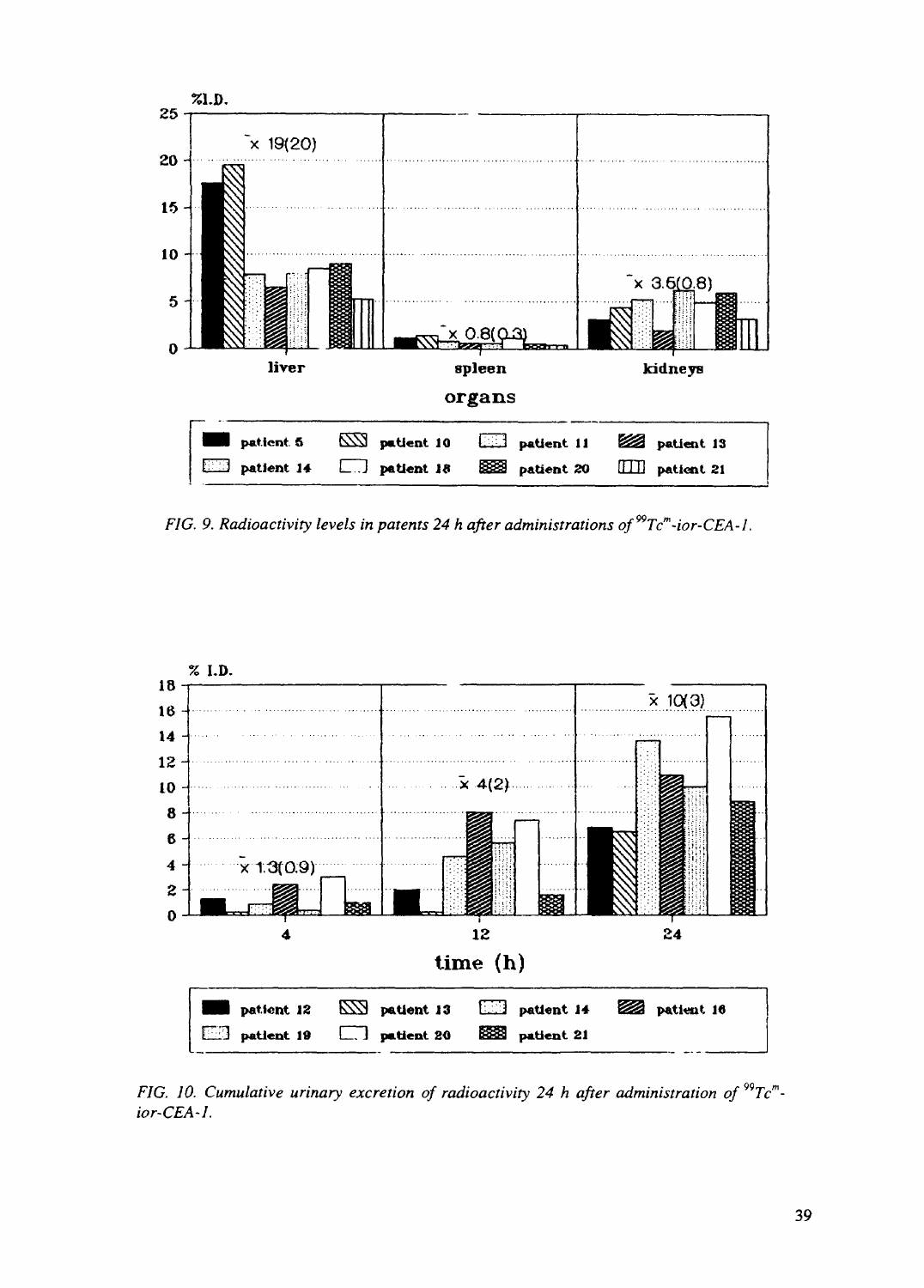

*FIG. 11. Blood clearance of" Tc<sup>m</sup> -ior-CEA-l in patients.*



*FIG. 12. SDS-PAGE analysis of serum and urine samples of patients.*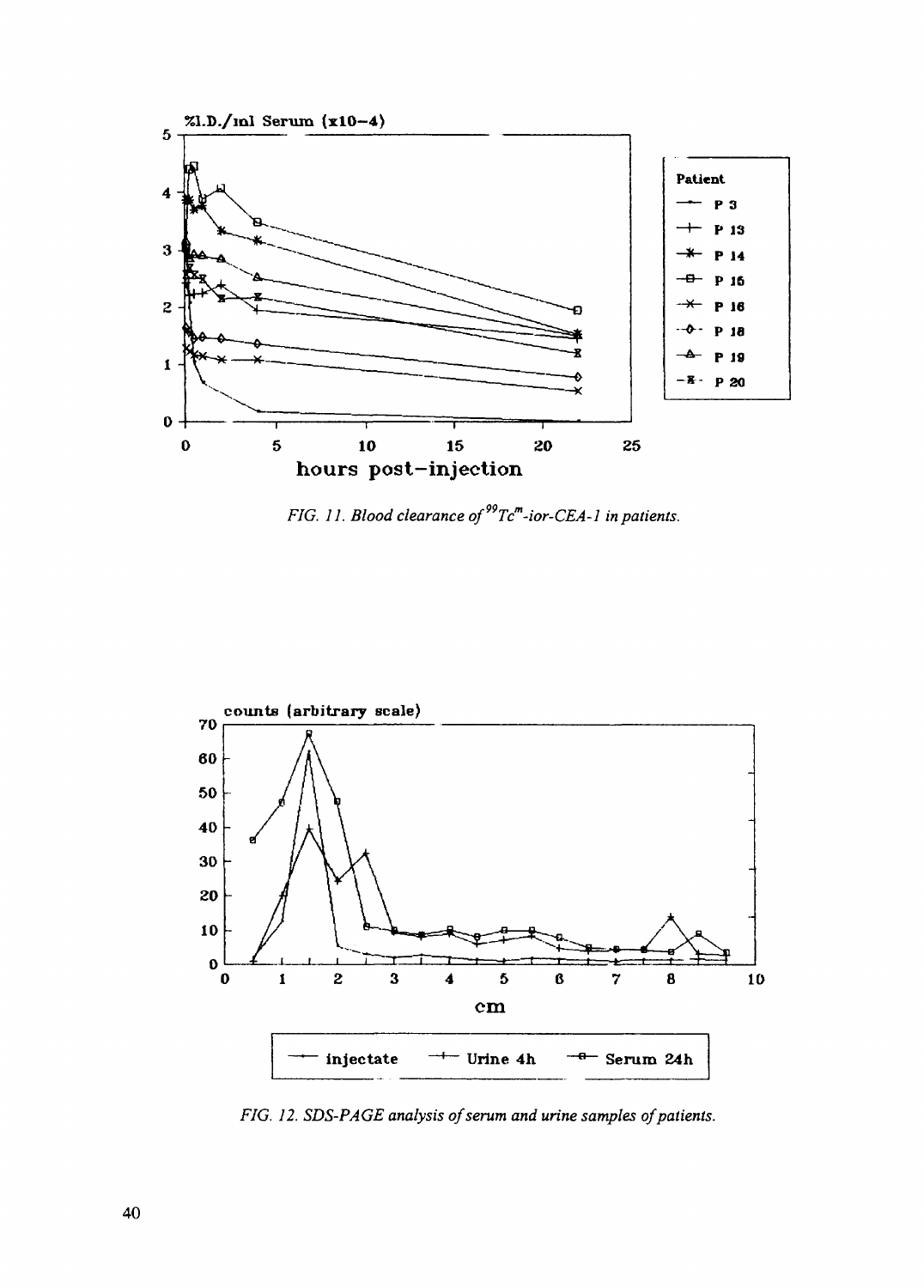## TABLE III. PHARMACOKINETICS OF <sup>99</sup>Tc<sup>m</sup>-ior-CEA-1

| 1 mg, (1875 MBq ${}^{99}$ Tc <sup>m</sup> ) |
|---------------------------------------------|
| 0.0093(0.004)                               |
| 3.5(1.8)                                    |
| 1(0.6)                                      |
| 22(4)                                       |
|                                             |

Blood clearance of the injected ior-CEA-1 is shown in Table **III.** The results were calculated by means of the FARMAC program. Clearance of radioactivity from blood was biexponential in most cases. A rapid decrease is observed in the percentage of serum radioactivity (Fig. 11), followed by a second, much slower decline. In some patient curves, a slight early increase can be observed, so that the initial values were sometimes re-established. Thus, the clearance was determined mainly by second decline.

Radiochromatograms obtained by analysis on FPLC and electrophoresis of serum samples, show a complex radiochromatogram with multiple peaks, which correspond with some peaks of the UV detection. Nevertheless the majority of radioactivity remained associated to the labelled antibody, as a proof of label stability. Significant additional peaks not present in the native antibodies analysis shows the presence of high molecular weight species which in some cases increase slightly with time (Fig. 12). Likewise several peaks were observed in urine sample radiochromatograms being its radiochromatographic profile much more complex. Part of  ${}^{99}Te^{m}$  activity ran near to the front, suggesting the formation of low molecular weight species, presumably cysteine.

#### **2.3.4. Discussion**

In this investigation three direct labelling methods, which are simpler and more easy to perform for the daily practice were evaluated. From our results, obtained by the different quality controls, may be observed that the 2-ME approach gave the best results to be considered for the clinical application. The Sn(II)/AA system as well as AA/DT showed some change in the protein during the labelling process.

With regard to the role played by each agent in the reduction process, no evidence was found to suggest that ascorbate was capable of reducing the antibody. Additional studies of this investigation employing the Schwarz procedure, but using ascorbate as reducing agent for 1 h attained a labelling efficiency of 3.9% only for a 3500:1 ascorbate to antibody molar ratio and 8.3% for 35000:1.

On the other hand, ior-CEA-1 was treated with dithionite but not ascorbate, gave labelling efficiencies over those obtained with ascorbate alone (72%). If these results are compared with the AA influence in the  $\text{Sn(II)}/\text{AA}$  system, it could be concluded, that although the ascorbate presence plays a insignificant role in the reductant process, emphasizes the reducing action of the other partner agent.

Another important aspect of the <sup>99</sup>Tc<sup>m</sup>-labelling methods is the protein stability. No noticeable changes were obtained for the labelled ior-CEA-1 by the 2-ME approach in the serum challenge (Table I). However, cysteine challenge experiments indicated that up to the molar ratio of 50 (cysteine to MAb) the cysteine influences significantly. Likewise, taking into account the immunohistochemical studies, the results reflected an increase of the non-specific binding sites by the Sn(II)/AA reducing system, while labelled ior-CEA-1 by the 2-ME approach retained the same recognition pattern as that of native MAb, suggesting that the effects on monoclonal biological activity due to reduction and labelling process was insignificant, coinciding so with that obtained with the micro ELISA assay.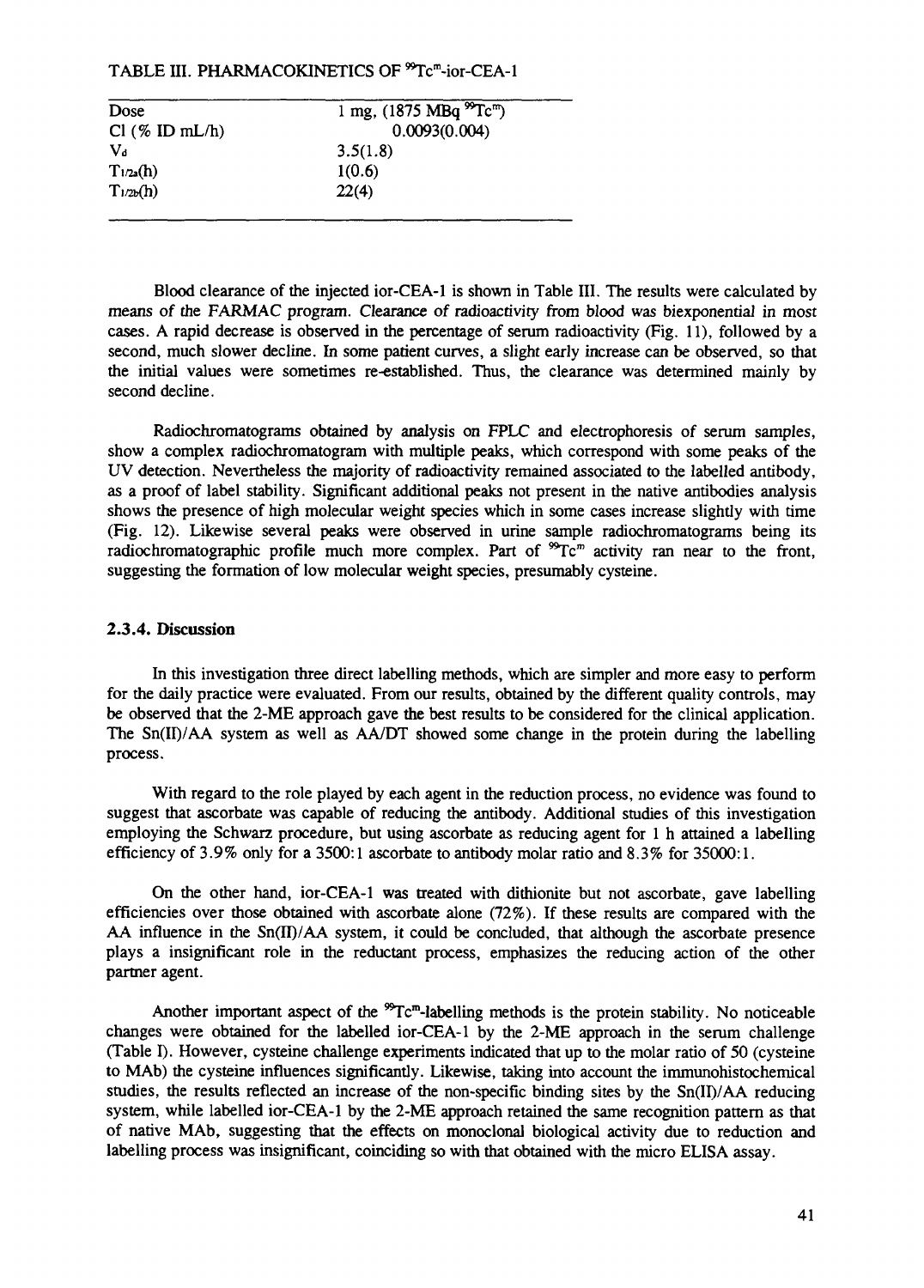We selected the 2-ME reducing method as an adequate labelling technique to be applied in human trials, since it accomplished with the required parameters to obtain a competent radiopharmaceutical, giving an injectable preparation of high radiochemical purity and unimpaired immunoreactivity.

The immunoscintigraphy has been able to detect not only the clinically suspected recurrent and metastatic lesions, but also unsuspected lesions, like an asymptomatic patient with negative laboratory tests, as well as the US and NMR. The immunoscintigraphy with ior-CEA-1 indicated a recurrent lesion and liver metastasis.

Pharmacokinetic behavior of ior-CEA-1 was similar to that observed with other monoclonal antibodies [19, 20]. The majority of the patient's data were fitted to a two compartmental model. The biodistribution results revealed that the largest accumulation was in liver (19+2.05, n=15) of injected dose at 24 h post injection. However, excluding the patients who had liver metastases and high CEA level, due to correlation between high liver uptake and immune complex formation [21], the value for the liver uptake was  $9 + 4$  % ID (n=10). At 24 h post administration activity in liver, spleen, kidneys and tumour accounts for about 26 % of the injected dose, remaining about 50% in circulating serum. Taking into account that the cumulative urinary excretion accounts about 10%, the remaining is distributed in the rest of the body, under the assumption that the major route of excretion is urine; faeces excretion was not measured (approximately 14% ID).

### 2.3.5. Conclusions

The FPLC chromatographic analysis of serum samples at different times did not show significant presence of  ${}^{99}Te^{\overline{m}}$ -pertechnetate neither in vitro nor in vivo assays. The  ${}^{99}Te^mO_4$  levels remained under 9% at 24 h, which were confirmed by the SDS-PAGE analysis (Fig. 12). Similar results were obtained previously [19, 22]. From the figure it can be observed that most of the label remained associated to the protein, at least within 24 h. This, together with the antibody capacity to detect the tumour [6-8], gives a measure of the ior-CEA-1 sensitivity to recognize the lesion, as well as that the selected labelling method accomplished the proposed objectives.

#### REFERENCES

- [1] BLOCK, D., FEITSMA, R.U., et al., A New Method for Protein Labelling with <sup>99</sup>Tc<sup>m</sup>, Nucl. Med. Biol. 16(1989) 11-16.
- [2] RHODES, B.A., ZAMORA, P.O., et al., Technetium-99m Labelling Murine Monoclonal Antibody Fragments, J. Nucl. Med. 27 (1986) 685-693.
- [3] SCHWARZ, A., STEINSTRASSER, A., A Novel Approach to <sup>99</sup>Tc<sup>m</sup> Labelled Monoclonal Antibody, J. Nucl. Med. 28 (1987) 721 (Abstract).
- [4] MATHER, S.J., ELLISON, D., Reduction-Mediated Technetium-99m Labelling of Monoclonal Antibodies: Evaluation of Reducing Agents, Nucl. Med. Biol. 18 (1990) 227-233.
- [5] THAKUR, M.L., DEFLUVIO, J., et al., Technetium-99m Labelled Monoclonal Antibodies: Evaluation of Reducing Agents, Nucl. Med. Biol. 19 (1991) 227-333.
- [6] OLIVA, J., PERALTAR, R., et al., ior-CEA-1 Un Nuevo Anticuerpo Anti-CEA <sup>99</sup>Tc<sup>m</sup> Para la Immunogammagrafia de Tumours Colorectales Resultados Preliminares, Rev. Esp. Med. Nucl. 13 (1994) 32-37.
- [7] OLIVA, J., PIMENTEL, G., et al., ior-CEA-1: Un Nuevo Anticuerpo Monoclonal Anti-CEA Marcado con <sup>99</sup>Tc<sup>m</sup> Para la Immunogammagrafia de le Tumours Colorectales. Resultados Finales de un Ensayo Clinico Fase I-II, Rev. Esp. Med. Nucl. 14 (1995) 213-221.
- [8] TORMO, B.R., GAVILONDO, J.V., et al., CEA in Colonic Adenocarcinomas and Precancerous Lesions. An Immunohistochemical Study with a Novel Monoclonal Antibody, APMIS 97 (1989) 1073-1080.
- [9] HNATOWICH, D.J., VIRZI, F., et al., Investigations of Ascorbate for Direct Labelling of Antibodies with Technetium-99m, J. Nucl. Med. 35 (1994) 127-134.